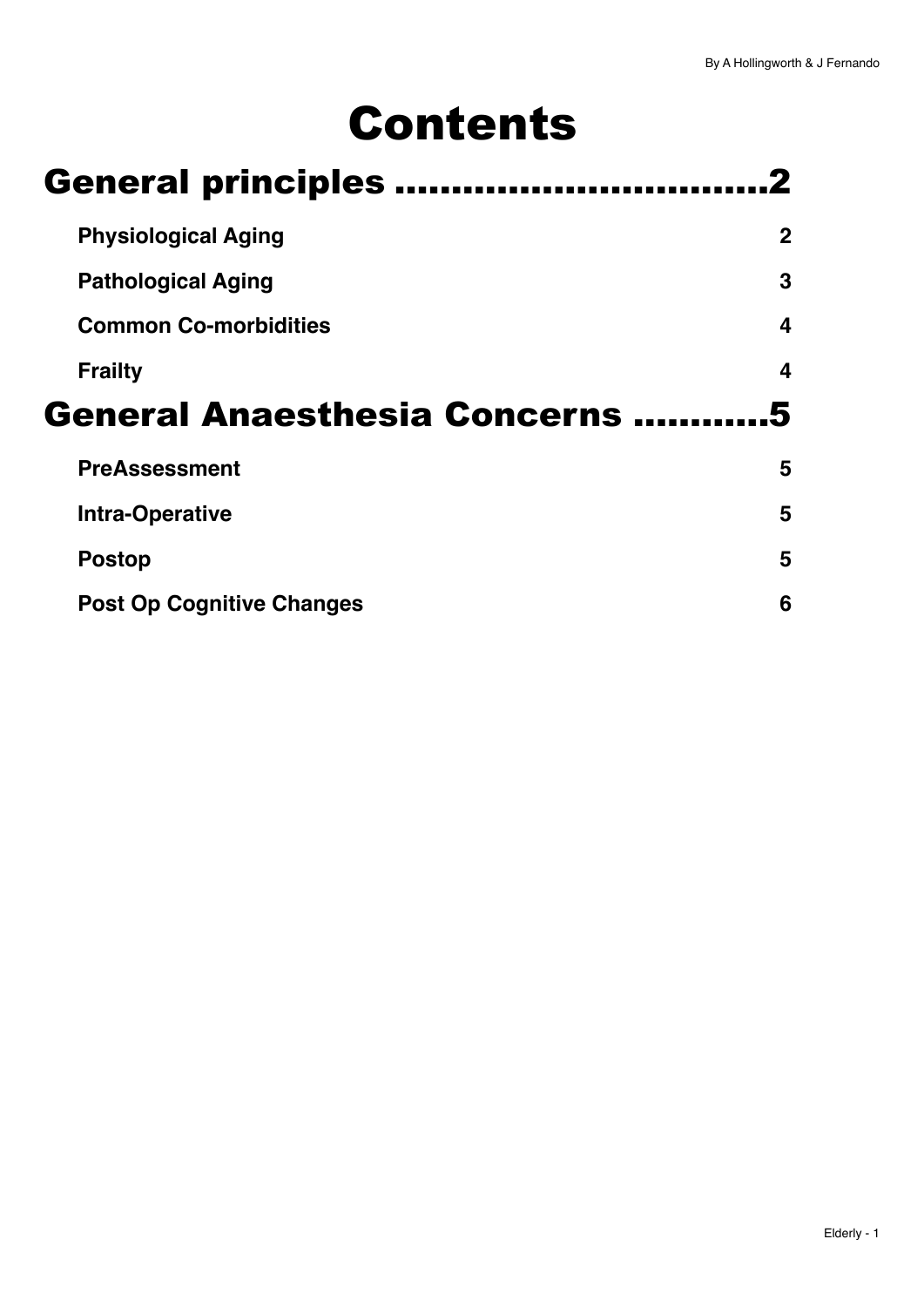# <span id="page-1-0"></span>General principles

- aging = the gradual decline in systemic physiological functions which render the patient more vulnerable to trespasses that could easily be tolerated by a younger person (net decline in physiological reserve or homeostatic capacity)

- no standard definition for elderly (? >65yrs, ? regional life expectancy differs (ie. Africa vs West))
- increased life expectancy = more elderly patients presenting for surgical procedures
- advances in medical technology have allowed us to offer surgical treatments to the elderly with complex problems and co-morbidity which previously would have been excluded
- REASON trial: >70 with pre-exisiting comorbidites:
	- $\blacktriangleright$  5% died
	- ‣ 10% admitted to ICU
	- ▶ 20% had complications
- $\text{-}$  Post delirium  $\Rightarrow$   $\uparrow$ x5 chance of developing dementia
- HOWEVER, there is increased risk of perioperative morbidity and mortality

# <span id="page-1-1"></span>Physiological Aging

#### CARDIOVASCULAR

in 50-65% pts

- myocardial fibrosis
- ventricular wall stiffening (diastolic dysfunction)
- increased SVR -> systolic hypertension -> LVH + conductance disturbances
- ↓max CO by 1% every year from 5th decade
- widened pulse pressure
- autonomic responsiveness declines -> increased risk of hypotension
- capillary permeability increased  $\Rightarrow$  1 risk of APO

#### RESPIRATORY

- overall = progressive loss of function and increased risk of aspiration
- ventilatory response to hypercapnia and hypoxia declines (increased risk of respiratory failure)
- loss of alveolar gas exchange surface
- O2 consumption and CO2 production fall

- increased pulmonary compliance from loss of elastic recoil, loss of chest wall compliance from joint disease (total compliance falls)

- vital capacity decreases
- closing volume increases to exceed FRC in the upright posture @ 66yrs -> increased in venous admixture
- decreased responsiveness of airway protective reflexes -> increased risk of aspiration

#### CENTRAL NERVOUS SYSTEM

- brain size and neuronal mass/density decreases
- decrease in Ach/noradrenaline and dopamine synthesis
- decline in slow wave sleep (patient sleep more but have difficulty falling asleep)
- progressive decrease in sympathetic and parasympathetic responsiveness
- ↓requirement for opioids & sedatives with ↑risk of ↓consciousness
- pain threshold may be increased
- POCD common >10% patients
- thirst response reduced -> susceptible to fluid depletion

#### RENAL

- renal mass and glomeruli fall progressively -> reduced GFR
- ↓thirst response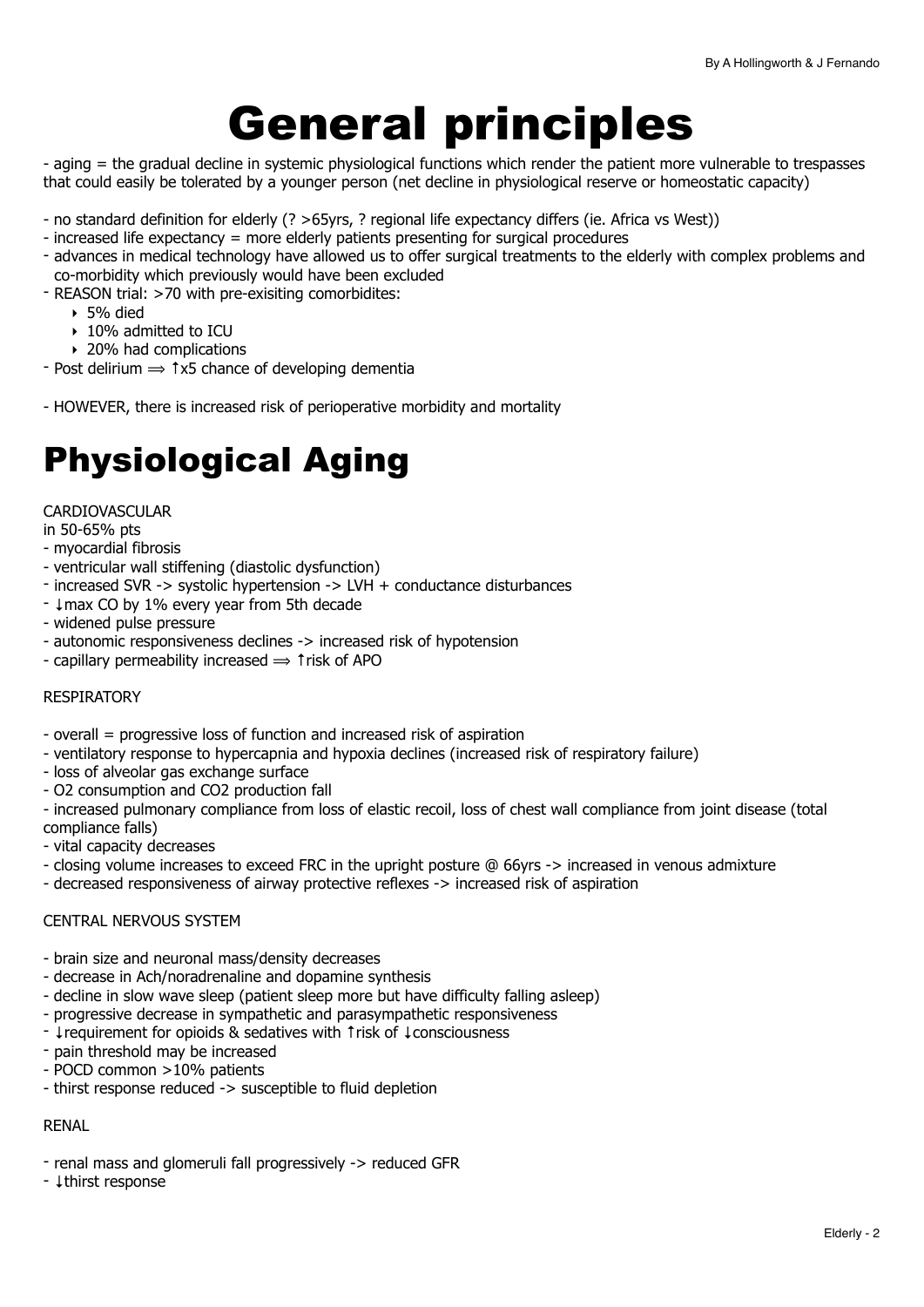- deterioration in tubular function, renin-AG-ALD responsive, ADH sensitivity and concentrating ability -> susceptibility to hypovolaemia, overload and electrolyte abnormalities

- decreased renal clearance of drugs
- creatinine may be falsely normal (2nd to ↓mm mass)

#### HEPATIC

- cellular function well preserved
- blood flow falls over time
- decreased hepatic clearance of drugs

#### **THERMOREGULATION**

- impaired -> increased risk of hypothermia
- ability to shiver decreased c/o decreased muscle mass
- shivering & vasoconstriction dramatically increases myocardial work and O2 demand

#### ENDOCRINE

- tendency to hyperglycaemia and risk of DM

#### METABOLIC/NUTRITION

- frequently poor
- ↓mm mass. >20% = sarcopaenia
- slight ↓albumin

#### HAEMATOLOGY/IMMUNE SYSTEM

- decr plasma volume
- hypercoagulability and DVT increased with age & co-morbidity
- marrow response to anaemia impaired
- immune responses are impaired c/o reduced marrow, thymus and splenic mass

#### PHARMACODYNAMICS AND PHARMACOKINETICS

- TBW ↓ed & ↑fat %
- VD:
	- ‣ ↓ed in water soluble drugs
	- $\rightarrow$  1 ed in lipid soluble drugs  $\rightarrow$  prolonged clearance
- $\downarrow$ ed CO  $\Rightarrow$   $\downarrow$  initial VD of all drugs esp impt for induction drugs
- ↑ed arm-brain circulation time
- ↓plasma albumin
- volatile MAC  $\downarrow$ s 6%/decade  $\Rightarrow$  40% down at 80yrs:
	- ‣ ↓neuronal mass
	- ‣ ↓blood/gas partition coeeficient
	- ‣ ↓cardiac output
- ↓reduced hepatic and renal clearance

# <span id="page-2-0"></span>Pathological Aging

- increased risk of acquired disease
- falls
- increased risk of cancers
- polypharmacy and associated risks

#### CARDIOVASCULAR

- increased incidence of cardiovascular disease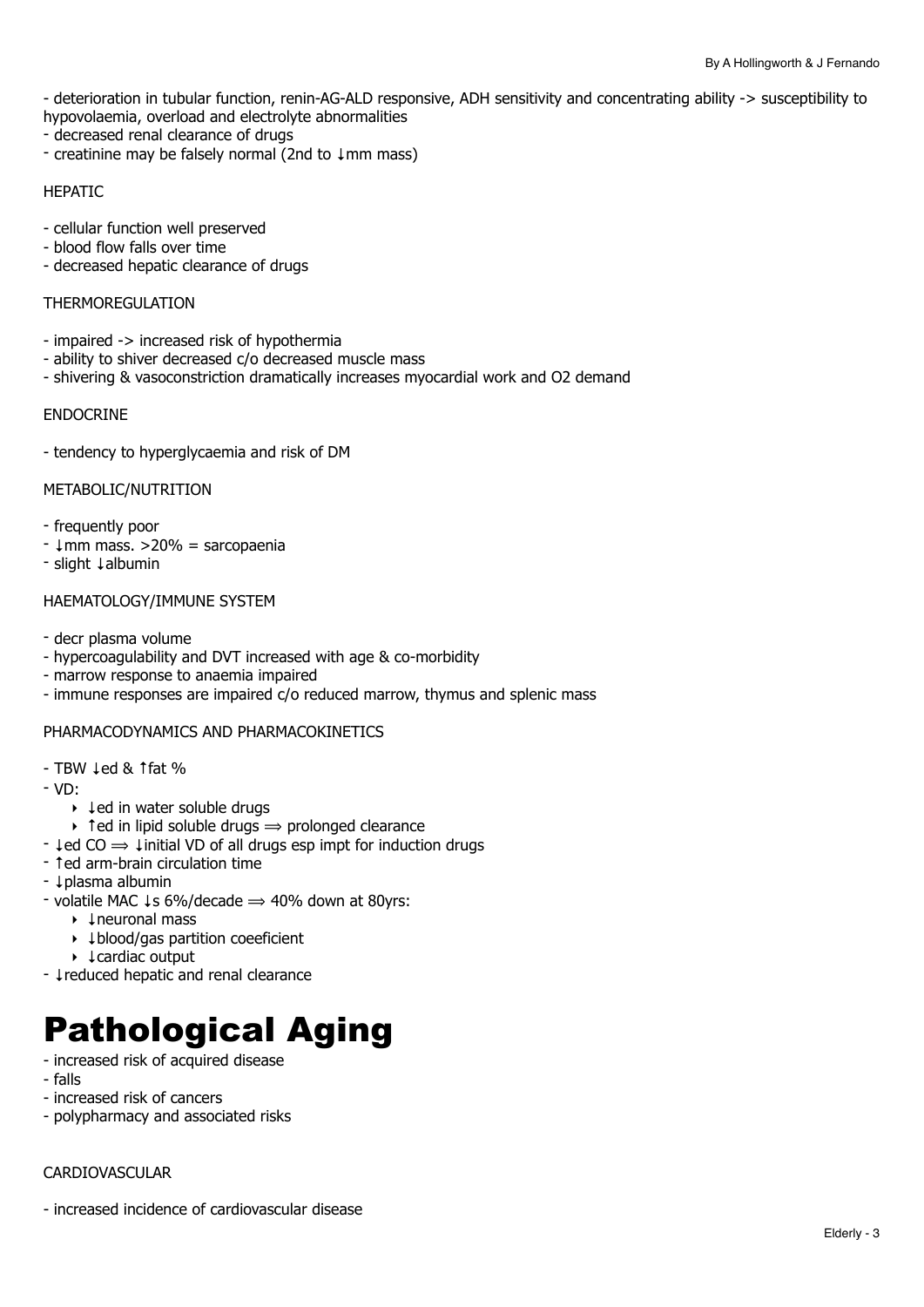- ventricular wall stiffening (diastolic dysfunction)
- AF (25% life time risk) -> decreased stroke volume, risks with anticoagulation
- pacemakers and AICD
- capillary permeability increased
- betablockers reduce MI but increase mortality and stroke rates

#### RESPIRATORY

- longstanding smokers -> COPD
- increased obesity and inactivity
- $-$  OSA

#### RENAL

- increased risk of renal failure
- prostate hypertrophy
- chronic UTI's

#### CENTRAL NERVOUS SYSTEM

- dementia: 10% over 65 yrs and 50% by 85 yrs
- increased CVA's
- memory impairment
- increased risk of Parkinson's Disease, depression and other psychiatric illnesses
- decreased vision
- orthostatic hypotension
- gait disturbances
- syncope
- predisposed to delirium
- more sensitive to sedatives and analgesics
- POCD common >10% patients

#### **ENDOCRINE**

- increased glucose tolerance
- increased thyroid disorders

## <span id="page-3-0"></span>Common Co-morbidities

- HTN
- DM
- IHD
- OA joints
- renal impairment
- dementia
- ↳ diff to syndromes eg off legs/falls/↓mobility, impairment of senses, de-conditioning, malnutrition

## <span id="page-3-1"></span>**Frailty**

- state of vulnerability to poor resolution to challenges to homeostasis
- thought a problem on the cellular level
- different to defined medical co-morbidities
- assoc with ↑peri-op morbidity, ↑LOS, d/c to home
- indicators:
	- ‣ falls
	- ‣ polypharmacy
	- ‣ Canadian scale: weakness, ↓weight, exhaustion, ↓physical activity, ↓walking speed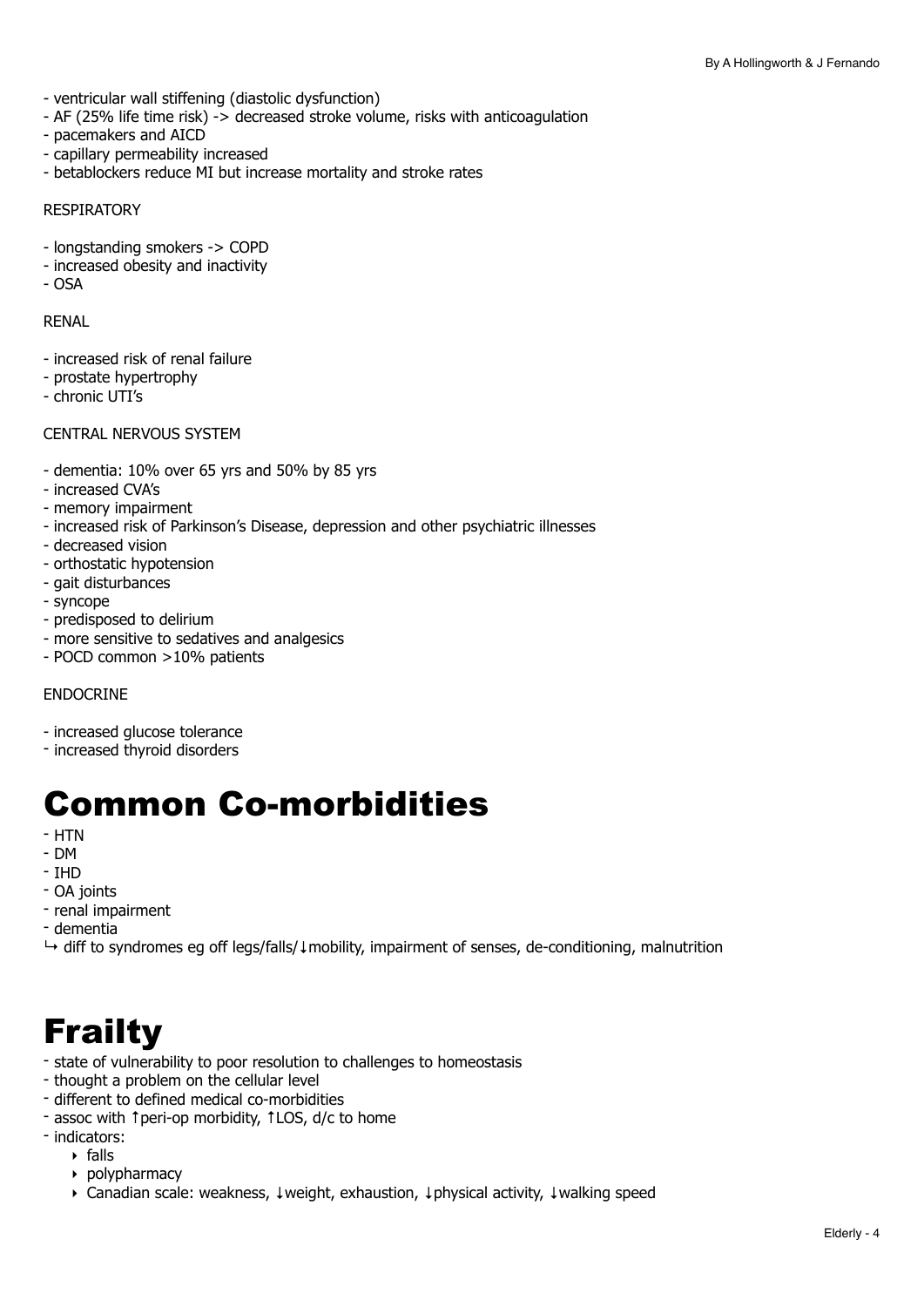- ‣ Montreal Cognitive assessment
- $\rightarrow$  timed up & go: up, 3m walk, back to chair & sit (abnormal =  $>20$ -30secs)

# <span id="page-4-0"></span>General Anaesthesia Concerns

- define risk by nature of surgery:

- ‣ improve QOL
- ‣ palliative
- ‣ curative
- ‣ elective

### <span id="page-4-1"></span>PreAssessment

- no specific assessment risk scoring for elderly

- adopt others:
	- ‣ Lee Index
	- ‣ CHAD
	- ‣ ASA
	- ‣ NSQIP
	- ‣ P-POSUM
- consent:
	- ‣ Competency (no formal tests to assess)
	- ‣ Capacity comprehend & remember. Thus allow effect to weigh up risks
	- ‣ Autonomy the right or condition of self-government
	- ‣ Beneficence health care worker should have the welfare of the patient as a goal of treatment. The opposite of this term, maleficence, describes a practice which opposes the welfare of any patient.
	- ‣ Paternalism Health care worker has better insight into consequences of decision making than patient. Basis for disagreeing and not proceeding is that it is presumed to be in the patients best interest.
	- ‣ Non-maleficence means non-harming or inflicting the least harm possible to reach a beneficial outcome.
- search for cause of fall
- level of physical activity useful (if joints fine)
- AMT to Ax mental status
- avoid benzo's, central anticholinergics & pethidine

## <span id="page-4-2"></span>Intra-Operative

- no proof regional better than GA but:
	- ‣ ↓bleeding
	- ‣ ↓DVT risk
	- ‣ ↓resp infection
	- ‣ ↓acute POCD
- small period of hypotension not assoc with stroke
- bp optimisation pre-operative
- blunted response to:
	- ‣ hypovolaemia
	- ‣ sepsis
	- ‣ hypothermia
	- ‣ POCD
- quality of anaesthetic more impt that type

## <span id="page-4-3"></span>Postop

- Complications:
	- ‣ POCD
	- ‣ dementia
	- ‣ POD (post op delirium)
		- CAM confusion assessment method (CAM): = 2 of any
			- inattention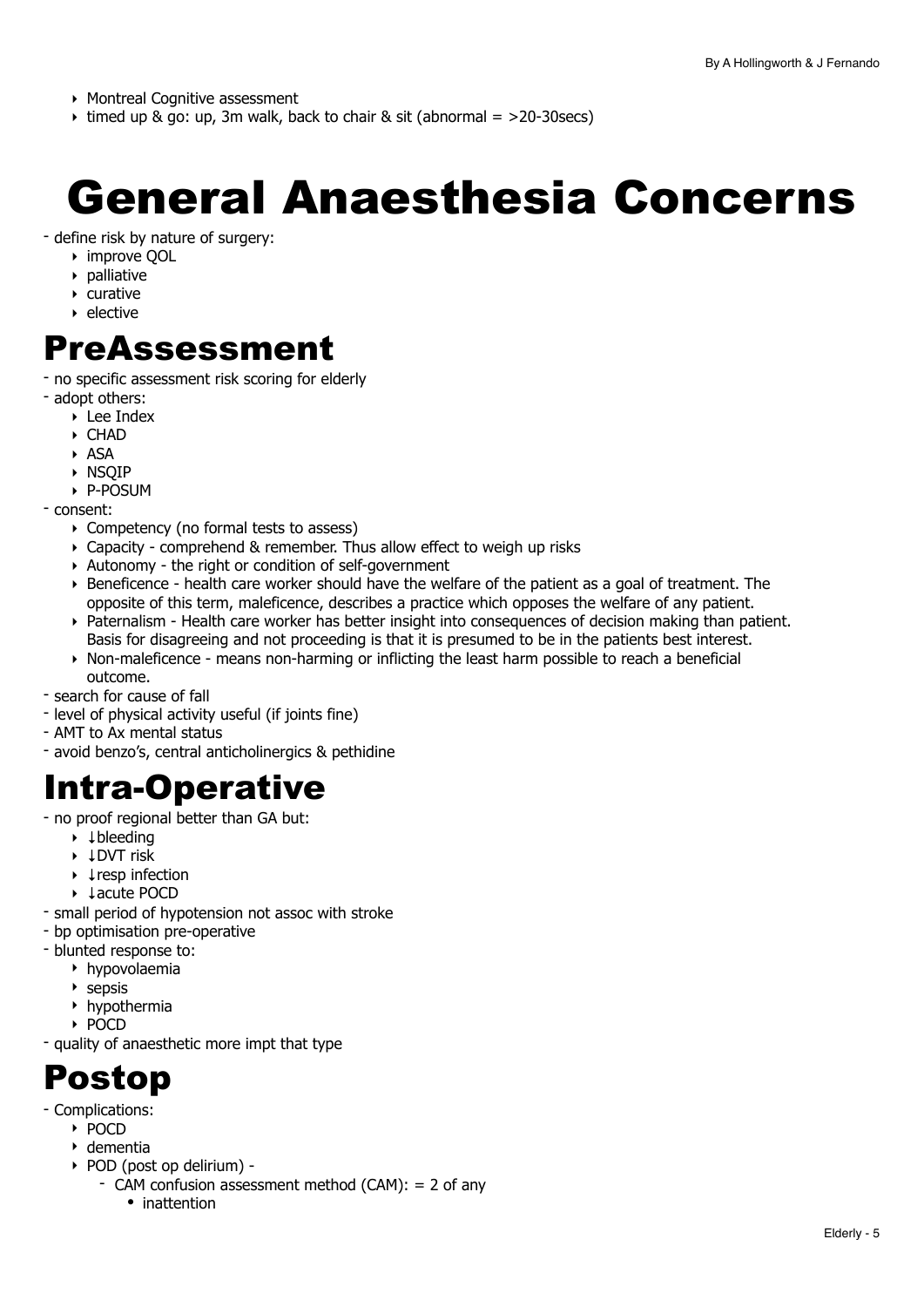- Altered consciousness
- sudden onset & fluctuating
- disorganised thinking
- hypoactive/hyperactive
- causes:
	- modifiable eg drugs & polypharmacy, anaemia, hypoxia, pain, B12/folate disturbance, electrolytes
	- non-modifiable eg >70, PMH of delirium, depression, poor functional status, deaf, poor vision
- ‣ Pain commonly undertreated

# <span id="page-5-0"></span>Post Op Cognitive Changes

### **Definitions**

- POCD = persistent impairment of cognitive function (memory loss, concentration) after surgery without clear precipitating event or cNS pathology
- $delirium = (aka acute confusional state) = acute syndrome of organically caused decline from previous$ baseline cognitive state which is commonly fluctuant & can include change in level of consciousness
- dementia = chronic decline of cognitive state with altered memory & cognition

### Delirium

- $\cdot$  = acute onset of disturbed mental function. Often short lived
- features:
	- ‣ Alteration of consciousness
	- ‣ Hallucinations
	- ‣ Fleeting delusions
	- ‣ Anxiety & distress
	- ‣ Diurnal variation
- Risk factors for development:
	- $\cdot$  Age  $>65$
	- ‣ Dementia
	- ‣ Functional impairment
	- ‣ Anaemia
	- ‣ Substance abuse
- 3 different motor types:
	- $\cdot$  Hyperactive delirium (rare) = restless, irritable, agitated
	- ‣ Hypoactive delirium (71%) = lethargy, ↓activity, unawareness
	- ‣ Mixed (29%)
- Diagnosed using scoring systems eg CAM-ICU
- Causes & investigations need thorough workup for reversible causes:
	- ‣ Labs UEs, phosphate, Mg, Ca, VBGs, B12, folate
	- ‣ Infection screen
	- ‣ Medications:
		- Top 3 = anticholinergics, opioids, benzo's
		- Others eg dig, diuretics, steroids, warfarin
	- ‣ Substance abuse
	- ‣ Brain imaging
- Treatment:
	- ‣ Prevention
		- optimise all physiological parameters eg CVS stability, o2, acid base status, electrolyte abnormalities
		- Orientation protocol repeatedly to surroundings
		- Protected night time sleep
		- Early mobilisation
		- senses:
			- Vision access to glasses/visual aids
			- Hearing access to hearing devices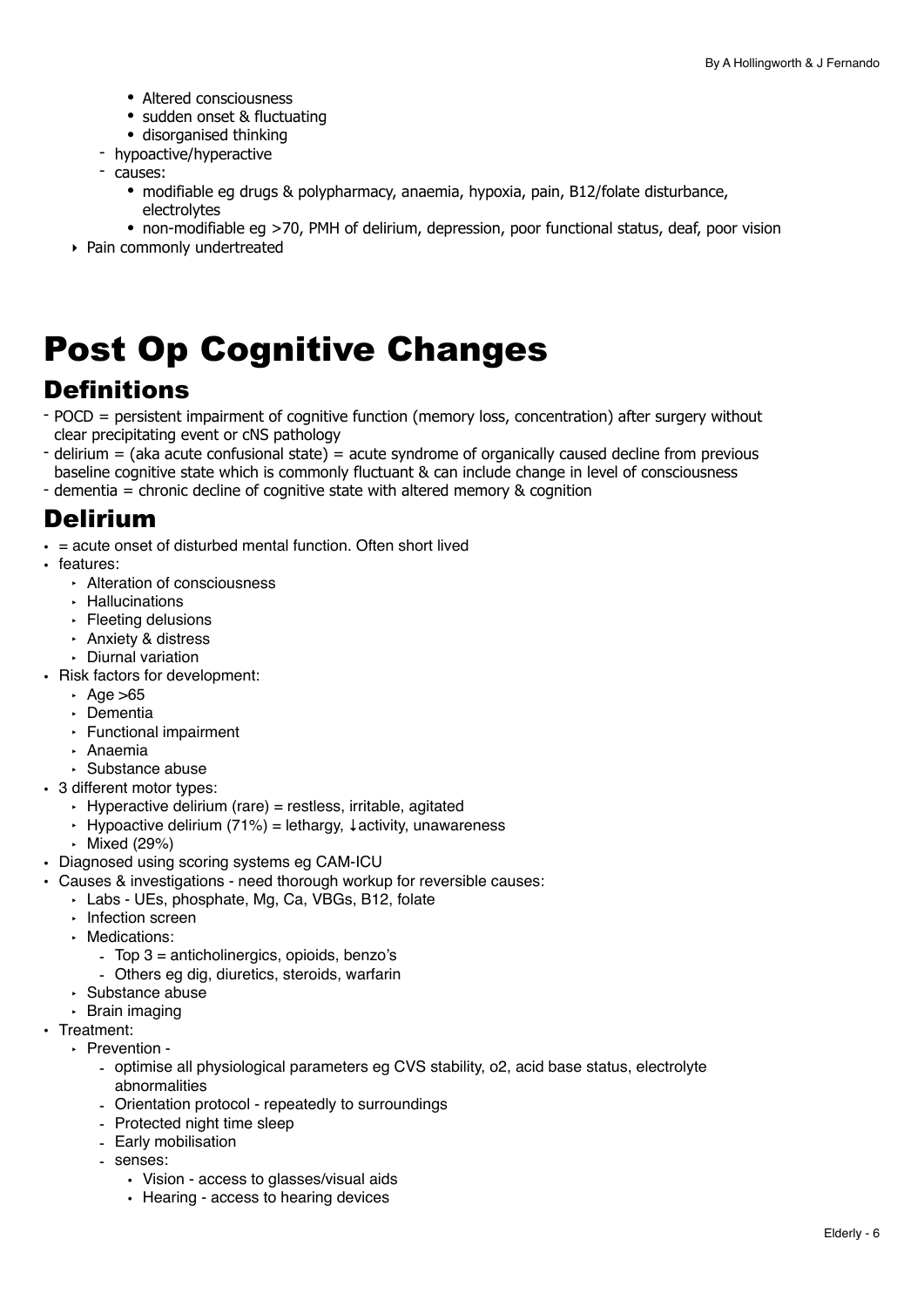- Avoid dehydration/hypovolaemia
- Remove non essential lines & catheters eg urinary catheters
- ‣ Drugs:
	- Haloperidol (better than benzo's & respiridone):
		- Initial: 1-2mg IV/PO/IM
			- Maintenance: 0.25-0.5 IV/PO/IM 4hourly
			- $\rightarrow$ can double doses if severe agitation
- ‣ Specific circumstances:
	- Delirium 2nd to substance withdrawal:
		- Down taper dose rather than stopping
		- Alpha 2 agonist eg clonidine
	- Central anticholinergic syndrome dramatic delirium (hypo or hyper)
		- Use physostigmine 10-30mcg/kg



Figure 1 Postoperative delirium in the elderly - A diagnostic and treatment algorithm.

### **Dementia**

- Defined as:
	- ‣ series of chronic organic brain syndromes with irreversible pathology
	- ‣ Global deterioration of cognitive function without clouding of consciousness
- Frequent misdiagnosis of delirium vs dementia. Both can occur together
- Many causes of dementia assoc failure cholinergic transmission
	- ↳ ∴ anticholinesterases can be used to ↑cognitive function

### Postop Cognitive Dysfunction

- Definitions:
	- $\epsilon$  = deterioration in formal neuropsychological testing that would be expected in <3.5% of controls  $\rightarrow$  doesnt define clinical features or severity
	- ‣ Disorder of thought processes which effect memory, comprehension, attention
- Difficult trial to do
- 1 study 1200 >60yrs old incidence of POCD:
	- $\cdot$  25% at week 1
	- $\cdot$  10% at 3 months
	- ‣ ↑incidence in age: 33% of 80+ group
- Known causes: